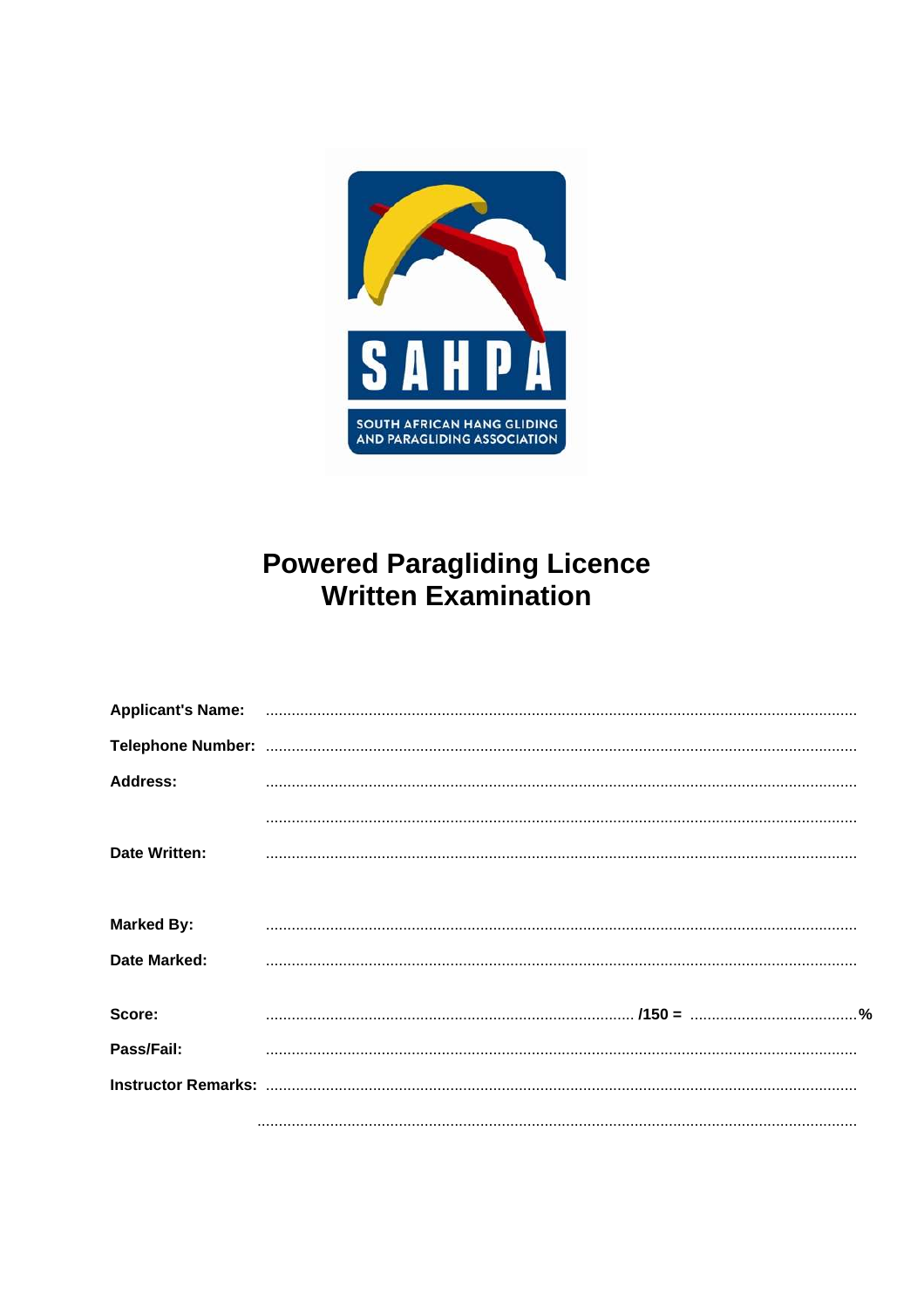|     | Last Updated 2018/03/15.                                                                                                                                                                                                                                                                    | Marks |
|-----|---------------------------------------------------------------------------------------------------------------------------------------------------------------------------------------------------------------------------------------------------------------------------------------------|-------|
|     | <b>Question 1: (PTE)</b><br>Explain what you understand about the <b>Propeller Torque Effect</b> , including its <b>causes</b> and<br>effects and, how it affects PPG flight. What aspects influence the extent of the effect, and<br>steps to be taken to minimise the consequences.       | (10)  |
|     | Question 2: (GP)<br>Describe the Gyroscopic Aspects, with particular emphasis on Gyroscopic Precession. What it<br>is, what causes it and how it affects PPG flight and the resulting dangers thereof. Detail some<br>examples, including resulting action and powered paraglider behavior. | (10)  |
|     | <b>Question 3: (ABT)</b><br>Describe the three causes of Asymmetric Blade Thrust and its effect. What factors influence<br>the extent of the problem and how can it be reduced.                                                                                                             | (15)  |
|     | <b>Question 4: (Attachments)</b><br>Explain why powered paragliders usually have higher Attachment Points (riser attachments)<br>than free-flight harnesses. Describe the various methods of attachments and the advantages-<br>and disadvantages- of each.                                 | (5)   |
| etc | Question 5: (running-in)<br>Discuss running-in of new engines, the purpose thereof, procedures and precautions.<br>Cover aspects of carb tuning, ratio of oil mixtures, vibration problems, loosening fittings,                                                                             | (10)  |
|     | Question 6: (Fuel /oil)<br>Comment on Fuel Mixtures with specific reference to oil types (i.e. Synthetic vs Mineral oils),<br>mixture ratio's and running-in considerations.                                                                                                                | (5)   |
|     | <b>Question 7: (Heat Seizure)</b><br>Discuss heat-seizure of engines, causes thereof, assessing extent of damage, resulting<br>repairs required, and preventative action.                                                                                                                   | (15)  |
|     | <b>Question 8: (SC Rule)</b><br>Briefly describe the concept of the Semi-Circular Separation Rule, as pertaining to air-<br>traffic separation. (no need to reproduce the actual table here)                                                                                                | (3)   |
|     | <b>Question 9: (Line Rule)</b><br>Explain the principles and application of the Following Line Rule.                                                                                                                                                                                        | (2)   |
|     | Question 10: (Abbr.)<br>What do the following <i>abbreviations</i> stand for, and give a brief description of each:<br>1. VMC                                                                                                                                                               | (16)  |
| 2.  | <b>VFR</b>                                                                                                                                                                                                                                                                                  |       |
| 3.  | QNE                                                                                                                                                                                                                                                                                         |       |
| 4.  | AGL                                                                                                                                                                                                                                                                                         |       |
| 5.  | - FL                                                                                                                                                                                                                                                                                        |       |
| 6.  | UTC                                                                                                                                                                                                                                                                                         |       |
|     | 7. CTR                                                                                                                                                                                                                                                                                      |       |

8. FAR

# **Question 11: (Radio broadcasts) (2)**

How often do you need to make general radio announcements while in flight?

# **Question 12: (Radio broadcasts-a) (6)**

Write an example of a general radio broadcast announcement for your area.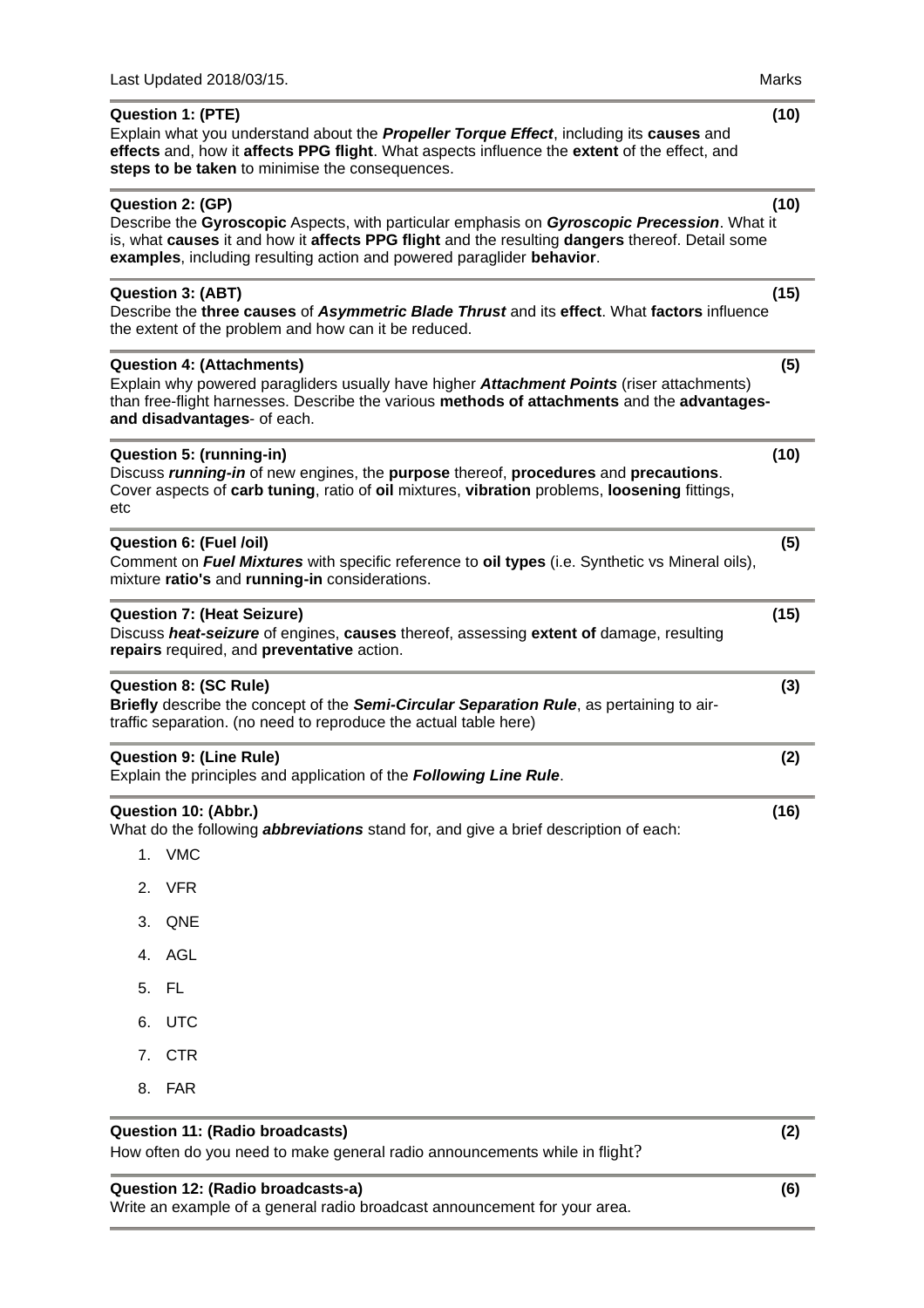| Question 14: (kill switch)<br>(3)<br>If you are about to land and discover that your engine kill-switch is not functional, what would you<br>do and how would you kill the engine?                                                                                    |     |  |
|-----------------------------------------------------------------------------------------------------------------------------------------------------------------------------------------------------------------------------------------------------------------------|-----|--|
| <b>Question 15: (Speed Bar)</b><br>Why is it important to have your speed-bar fitted?                                                                                                                                                                                 | (2) |  |
| <b>Question 16: (Trim-tabs)</b><br>What are the benefits and usages of having trimtabs on a powered wing?                                                                                                                                                             | (2) |  |
| Question 17: (formation flying-a)<br>If you are flying with a friend, what must you beware of?                                                                                                                                                                        | (2) |  |
| <b>Question 18: (Formation Flying-b)</b><br>If you are flying alongside a buddy and you accidentally bump wingtips, what is the correct course<br>of action for both pilots?                                                                                          | (2) |  |
| Question 19: (over water)<br>If you are flying near the coast (or lake or dam), what is a safe distance and height to go out over<br>the water?                                                                                                                       | (2) |  |
| Question 20: (Log book)<br>Why would you log your flying hours?<br>a) to record progress<br>b) for licensing and renewal purposes<br>c) proof of experience and licenses received<br>d) to keep track of engine hours for servicing intervals<br>e) all of the above. | (1) |  |
| Question 21: (safety altitude)<br>If you double your flying height above the ground, by what factor is the landing area you can reach<br>by gliding increased? (in the event of an engine-out)<br>a) Double<br>b) Triple<br>c) Four times<br>d) 50%                   | (1) |  |
| <b>Question 22: (Clouds)</b><br>How far do you need to remain away from clouds? Vertically and horizontally                                                                                                                                                           | (4) |  |
| Question 23: (sunset flying)<br>When flying around sunset, what is the latest you may remain in the air?                                                                                                                                                              | (1) |  |
| <b>Question 24: (Tandem flying)</b><br>What do you need before you may take a passenger for a tandem flight on your paramotor? (in<br>terms of licensing and equipment)                                                                                               | (3) |  |
| Question 25: A lighter all-up take-off weight will increase:<br>a) Climb rate.<br>b) Take-off distance.<br>c) Power off stall speed<br>d) Power on stall speed                                                                                                        | (1) |  |
| <b>Question 26:</b><br>A heavier all-up take-off weight will increase:<br>a) overall airspeed<br>b) stall speed<br>c) take-off run internal cell pressure<br>d) all of the above                                                                                      | (1) |  |

When should you inspect your motor for potential problems (nuts, bolts, rubbers, belt, etc) ?

**Question 13: (motor inspections) (4)**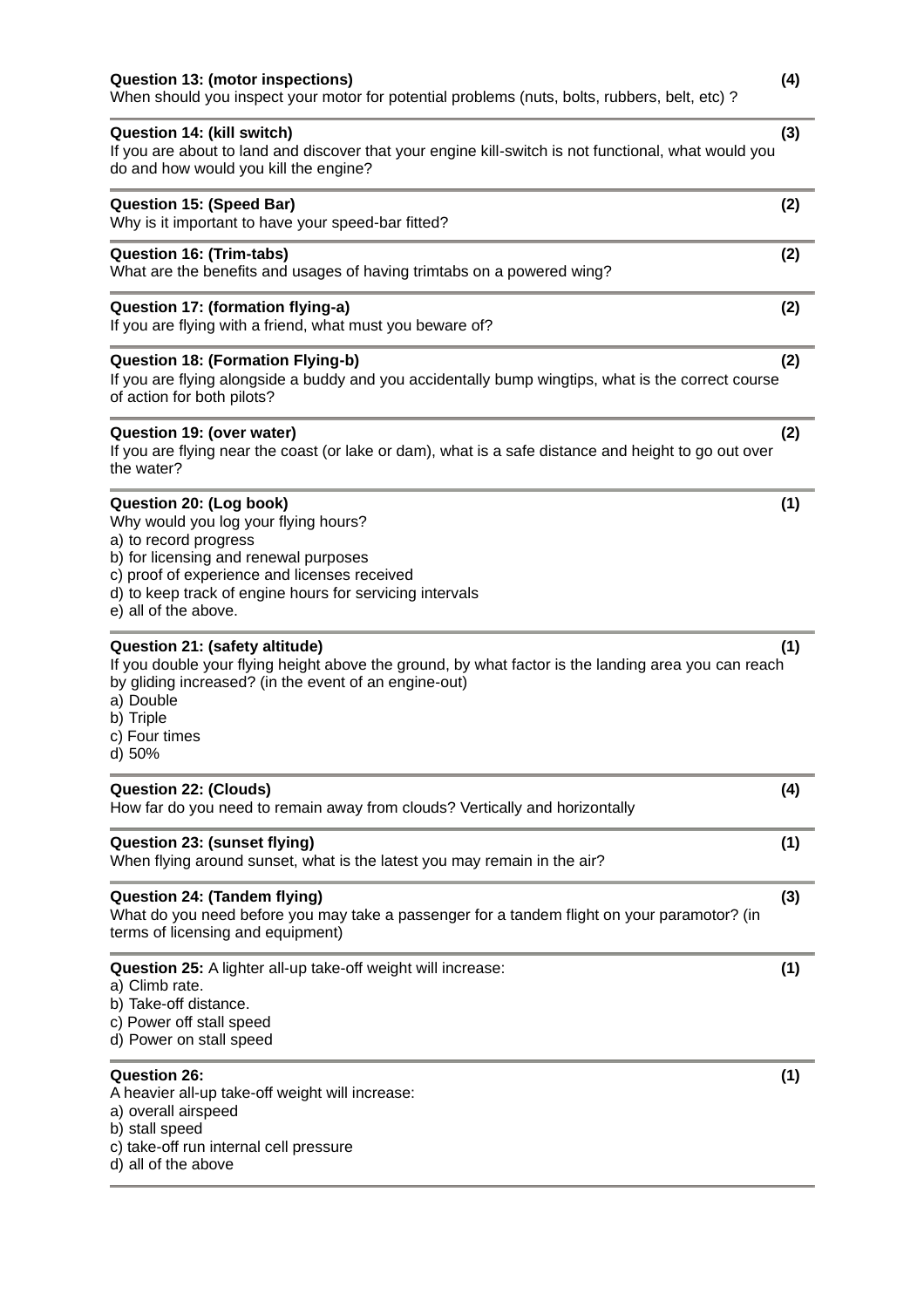| <b>Question 27:</b><br>is an imaginary straight line drawn through an airfoil (wing) from the leading edge to<br>The<br>the trailing edge.<br>a) angle of attack.<br>b) camber fine<br>c) chord line<br>d) relative wind line                                                                       | (1) |
|-----------------------------------------------------------------------------------------------------------------------------------------------------------------------------------------------------------------------------------------------------------------------------------------------------|-----|
| Question 28:<br>Angle of attack is defined as:<br>a) The angle between the horizon and the chord line<br>b) The angle between the horizon and the relative wind<br>c) The angle between the wing chord line and the vertical tail<br>d) The angle between the wing chord line and the relative wind | (1) |
| <b>Question 29:</b><br>A stall occurs when:<br>a) The critical angle of attack is exceeded.<br>b) The nose is too high above the horizon.<br>c) The airspeed gets too low.<br>d) The engine quits at a bad time.                                                                                    | (1) |
| <b>Question 30:</b><br>Trimspeed is defined as:<br>a) flying off the brakes, off speedbar, and trimtabs set to neutral<br>b) flying off the brakes, on maximum speedbar<br>c) flying at 50% throttle setting<br>d) flying as slowly as possible                                                     | (1) |
| <b>Question 31:</b><br>In heavy turbulence it is safest to minimise deflations by flying:<br>a) Downwind.<br>b) At as high a speed as possible.<br>c) At a very slow speed<br>d) At Trimspeed                                                                                                       | (1) |
| <b>Question 32:</b><br>You are on a head-on collision course with another aircraft in open areas. You should avoid the other<br>aircraft by:<br>a) Turning to the right<br>b) turning to the left<br>c) climbing<br>d) diving                                                                       | (1) |
| Question 33:<br>You are flying north in straight and level flight with a True Airspeed of 38km/h. The wind at your<br>altitude is from 180 degrees at 10 km/h. What is your groundspeed?<br>a) 38 mph<br>b) $48$ mph<br>c) $28$ mph<br>d) 10 mph                                                    | (1) |
| Question 34:<br>A magnetic compass is accurate:<br>a) With the powered paraglider in any attitude<br>b) Only when the airplane operated below manoeuvring speed<br>c) At all times<br>d) Only whan the airplane is operated in straight and level flight at constant speed                          | (1) |

d) Only when the airplane is operated in straight and level flight at constant speed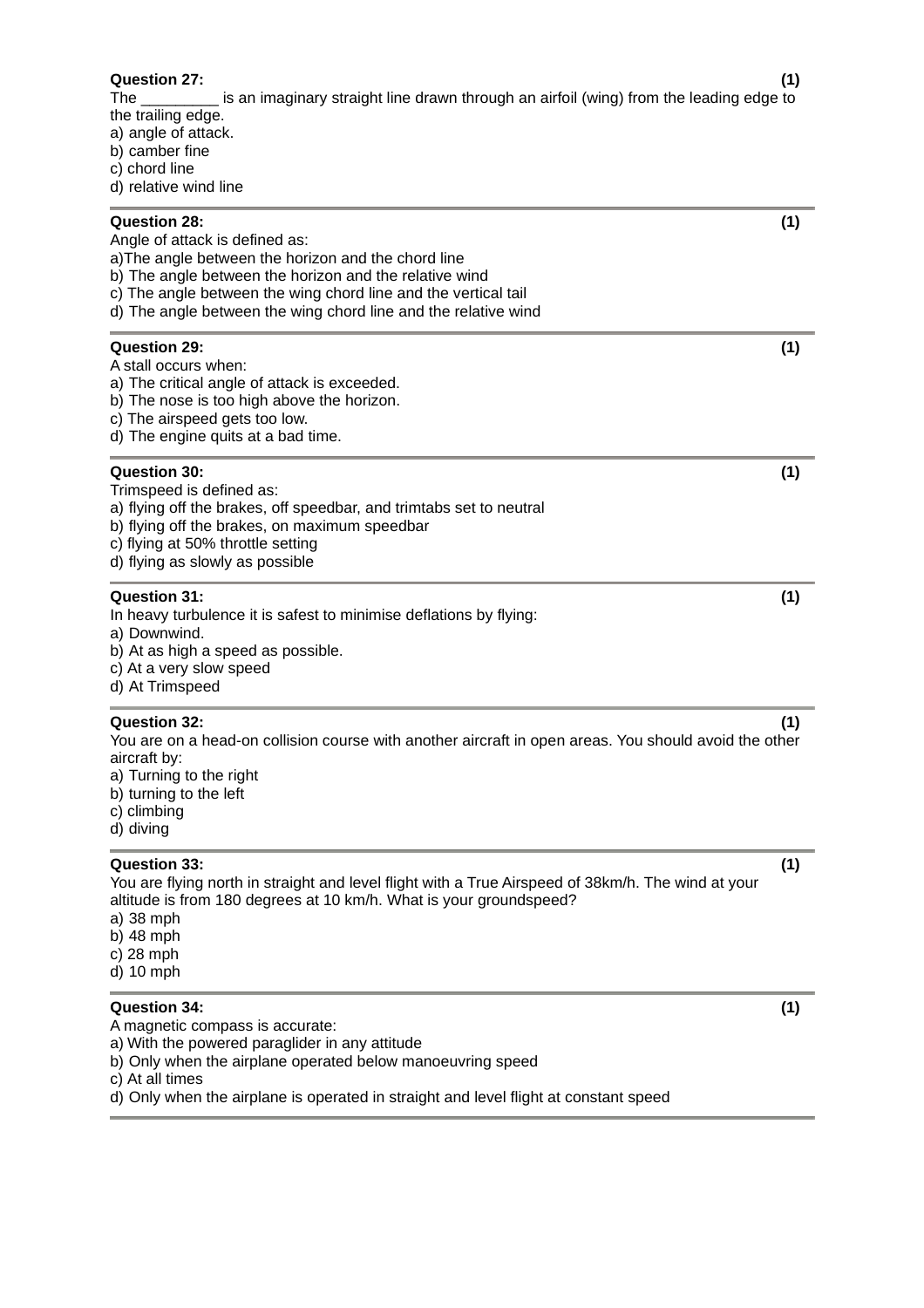# **Question 35: (1)**

You would most likely find turbulant flying in conditions near:

- a) Stratus clouds
- b) Fog
- c) Cirrus clouds
- d) Cumulus clouds

| <b>Question 36:</b><br>You would likely find turbulance<br>a) near mountains<br>b) in the mid afternoon<br>c) deep inland<br>d) downwind of buildings<br>e) all of the above                                                                                                                            | (1) |
|---------------------------------------------------------------------------------------------------------------------------------------------------------------------------------------------------------------------------------------------------------------------------------------------------------|-----|
| <b>Question 37:</b><br>Why does SAHPA exist?<br>a) to keep the sport self regulating<br>b) to provide 3rd party aviation insurance<br>c) to provide a safety orientated licensing system<br>d) to provide international recognition to the sport<br>e) all of the above                                 | (1) |
| <b>Question 38:</b><br>What is the very last safety action to perform prior to starting an engine?<br>a) check the fuel/oil ratio on the fuel.<br>b) check for sufficient fuel quantity.<br>c) do a pre-flight inspection.<br>d) yell "Clear prop" and verify that the prop area is clear of personnel. | (1) |
| <b>Question 39:</b><br>Considering density altitude, your motor and wing would perform better on<br>a) warm humid days.<br>b) cold humid days.<br>c) warm dry days.<br>d) cold dry days.                                                                                                                | (1) |
| <b>Question 40:</b><br>When may you enter a Restricted Area (FAR)?<br>a) Never!<br>b) After receiving permission from the appropriate authority.<br>c) Whenever you wish with extreme caution<br>d) Only on weekends when the areas are closed.                                                         | (1) |
| <b>Question 41:</b><br>When may you enter a Prohibited Area (FAP)?<br>a) Never!<br>b) Only with a written waiver from the CAA Administrator or his designee.<br>c) With verbal permission from the controlling agency<br>d) Anytime after official sunset and before official sunrise                   | (1) |
| <b>Question 42:</b><br>What frequency is used for emergency communications<br>a) 126.7 Mhz<br>b) 124.8 Mhz<br>c) 130.35 Mhz<br>d) 121.5 Mhz                                                                                                                                                             | (1) |
| <b>Question 43:</b><br>Take off run distance is increased by:<br>a) Lighter headwind<br>b) Higher Altitude<br>c) Higher Humidity                                                                                                                                                                        | (1) |

- d) Lower QNH
- e) All of the above